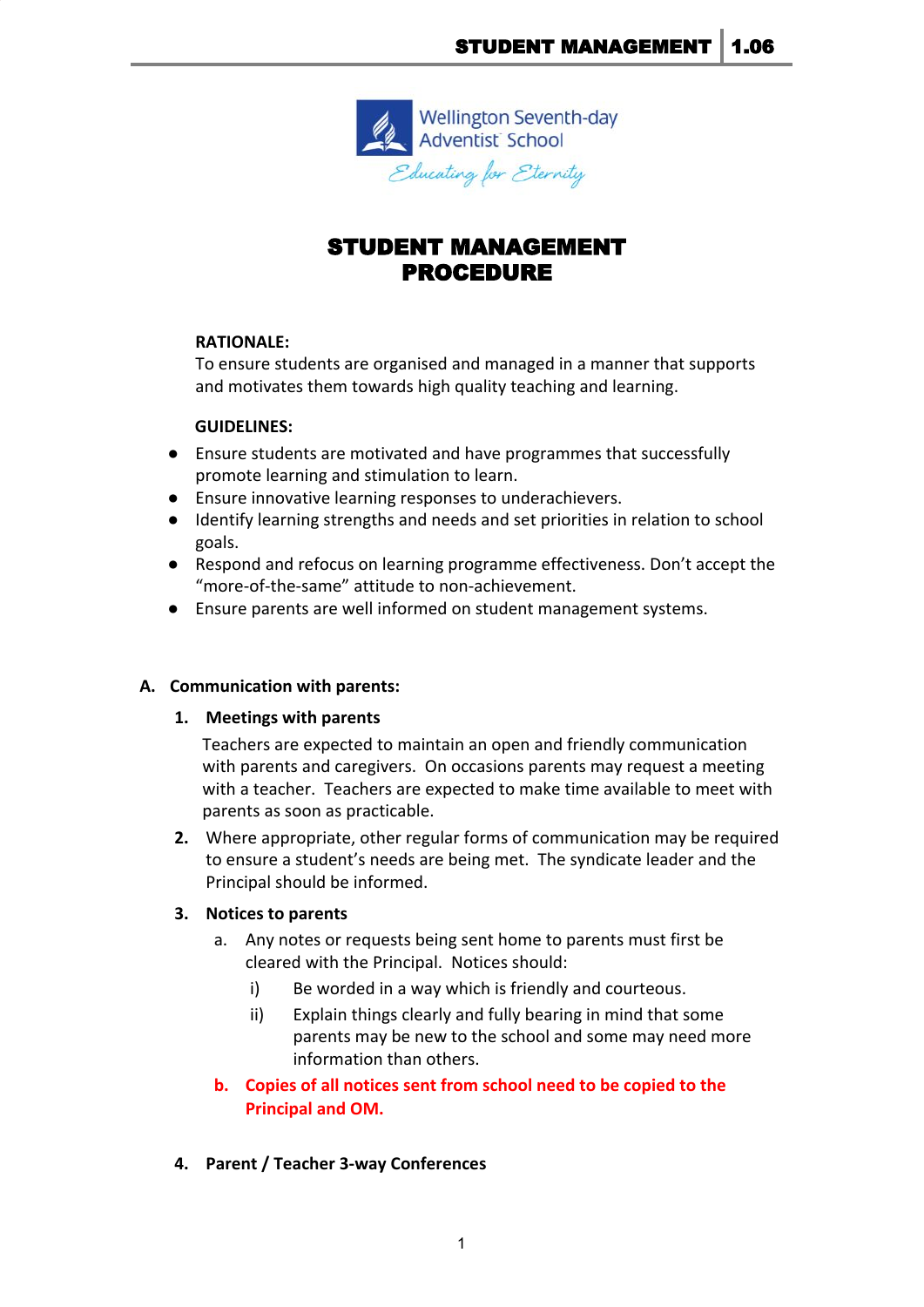- a. Senior Student conferences will be held during Term Two involving the student, parents and teacher.
- b. Junior 3-way conferences are held after progress reports are received by parents. These reports will be issued after 20-week intervals (school weeks) close to the start date anniversary of individual children. Each junior child will have two 3-way conferences each year.
- c. 3-way conferences provide a valuable communication between home and school. It is vital that undertakings made during the conferences are followed up as soon as possible.
- d. During the 3-way conference progress and goals for future learning will be discussed.

#### **5. Non-custodial parents**

- a. When students are enrolled custody is established. Parents will be asked to provide court documents to confirm custody arrangements.
- b. Should custody change during a student's time at school the Principal, class teacher and the office are to be informed.
- c. Details of custody arrangements are recorded on Etap by the Office Manager. Where access is a sensitive issue the information will be stored in Etap in the "sensitive" section which does not allow general access.

Staff are to be informed as appropriate.

- d. The Principal is to be informed immediately if any staff member is aware of an issue of access.
- e. Non-custodial parent enquiries about children are to be addressed through the Principal, who will contact the legal custodian if appropriate.
- f. Duplicate reports and newsletters will be provided to non-custodial parents on request.

### **6. Dealing with complaints from parents**

- a. All classroom related complaints will be directed to the classroom teacher first.
- b. On any occasion where a parent approaches a teacher with a complaint, the details of the complaint should be recorded and dated regardless of the gravity of the complaint. Teachers are expected to respond promptly to any complaint made by a parent.
- c. Teachers should outline to parents the steps they intend to take to remedy concerns and notify the Principal if appropriate.
- d. Any complaints of a serious nature should be directed to the Principal immediately, referring to the school Complaints Procedure.